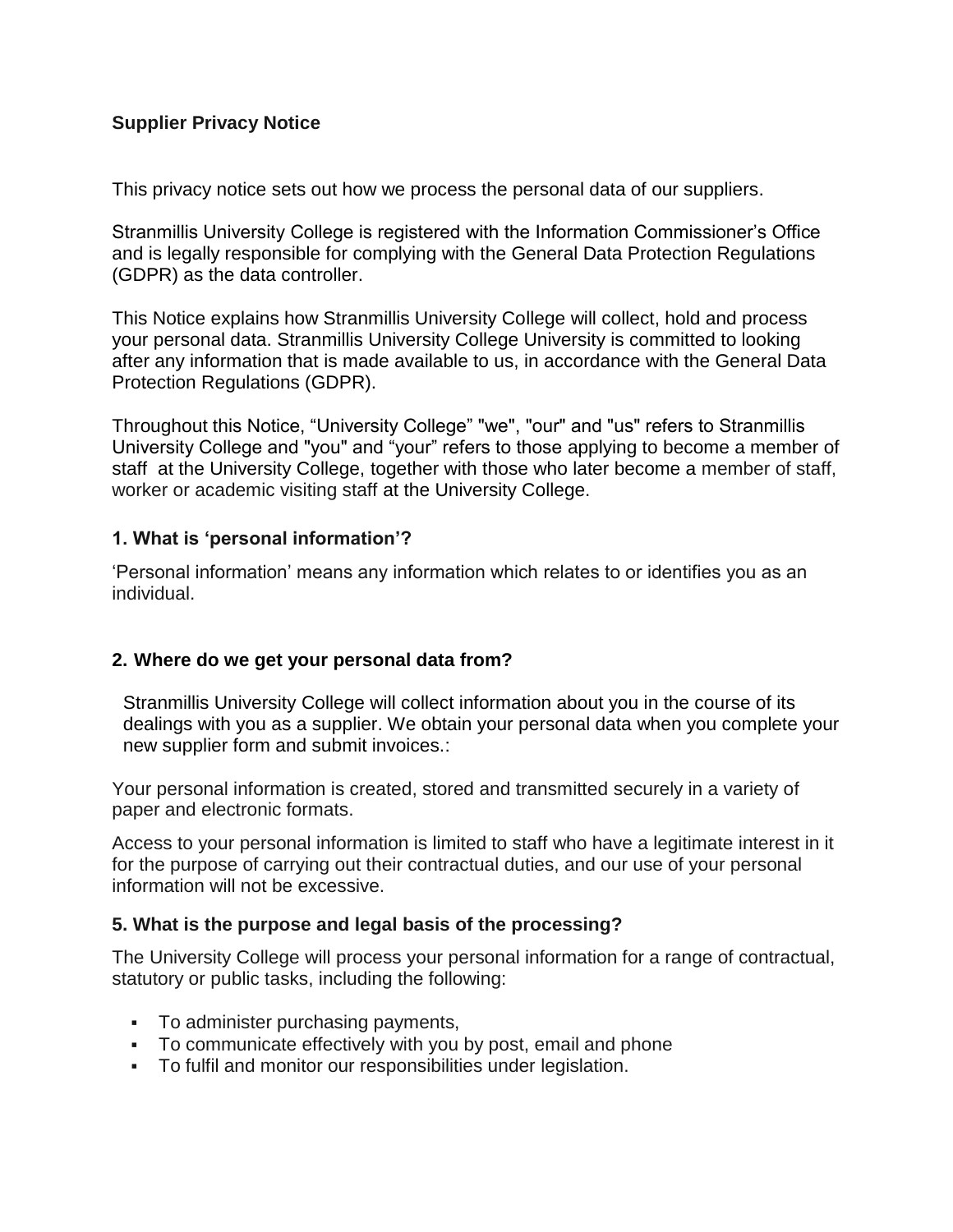We consider the processing of your personal information for these purposes to be either necessary for the performance of our contractual obligations with you (e.g. to process payments for goods and services received) or necessary for compliance with a legal obligation (e.g.HMRC reporting ).

We will not use your personal information to carry out any wholly automated decisionmaking that affects you.

## **6. Who will my personal information be shared with?**

Your personal information is shared as permitted or required by law, on a considered and confidential basis, with a range of external organisations, including the following:

- Relevant Government Departments HM Revenue and Customs
- Participation in the National Fraud Initiative
- On occasion and where necessary, auditors.

Other than as set out above, we will not normally publish or disclose any personal information about you to other external enquirers or organisations unless you have requested it or consented to it.

# **7. How long is my information kept?**

We store your personal information for the duration of your employment and for an additional seven years thereafter.

# **8. Security of your information**

.

Data protection legislation requires us to keep your information secure. This means that your confidentiality will be respected and all appropriate measures will be taken to prevent unauthorised access and disclosure.

## **9. Your rights as a data subject**

The GDPR gives you a number of rights to protect your personal data and its use. You have the right to:

- To be informed what personal data the University College holds about you and what it is used for;
- Access your personal data that we process
- Withdraw consent where that is the legal basis of our processing
- Rectify inaccuracies in personal data that we hold about you
- Be forgotten, that is your details to be removed from systems that we use to process your personal data in certain circumstances
- Restrict the processing in certain ways
- Obtain a copy of your data in a commonly used electronic form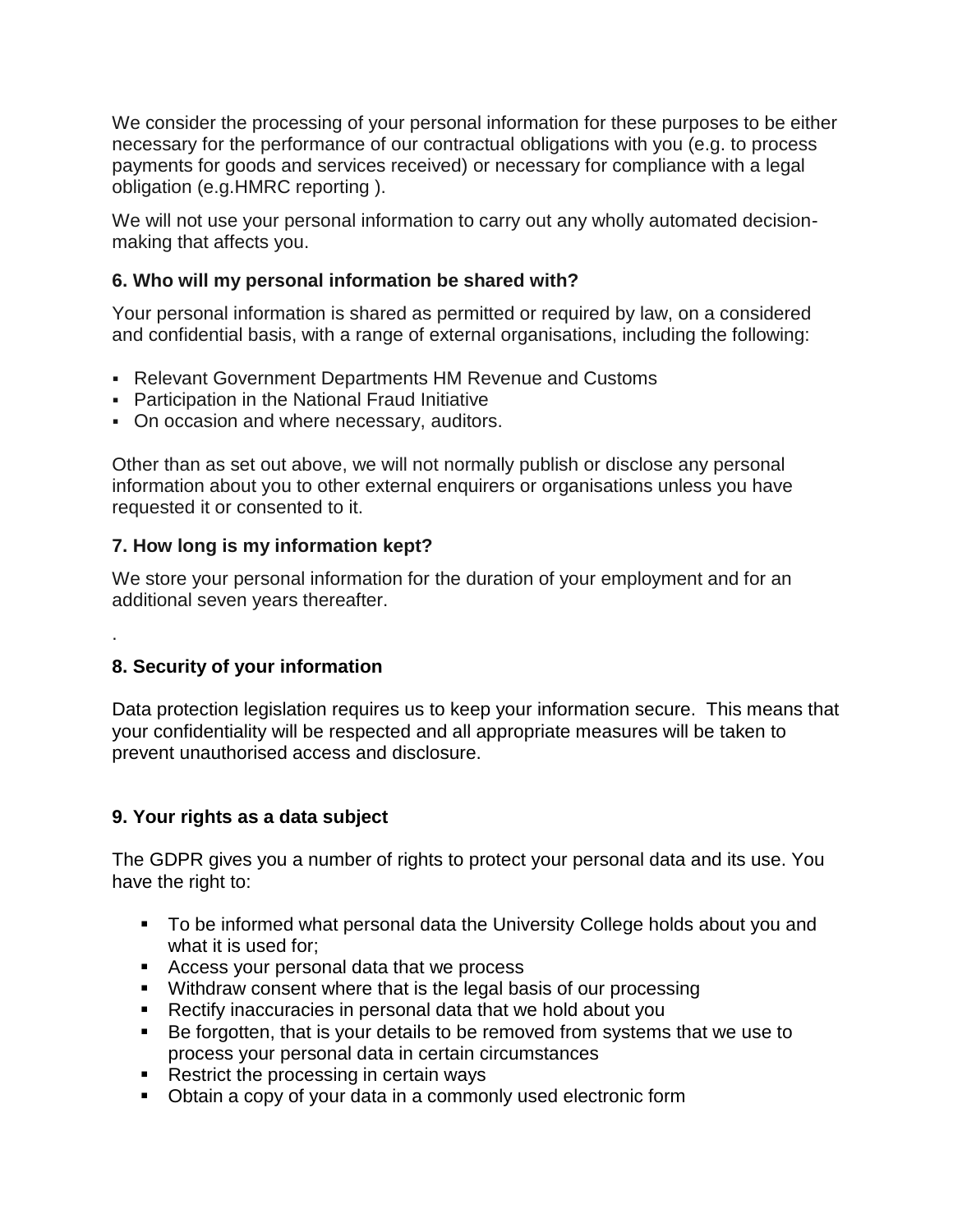• Object to certain processing of your personal data by us

You may request a copy of the personal information held about you by the University College by making a subject access request. If you wish to make such a request you may do so, in writing, to the Data Protection Officer at [dataprotection@stran.ac.uk,](mailto:dataprotection@stran.ac.uk) or the postal address below, or by making a verbal request with a staff member or the Data Protection Officer by telephone or in person.

If you have any concerns in relation to processing or data sharing by the University College, please write to the Data Protection Officer:

Ms Rosemarie McQuaid Data Protection Officer Stranmillis University College Belfast BT9 5DY [dataprotection@stran.ac.uk](mailto:dataprotection@stran.ac.uk) Phone: 028 90384480

If you remain dissatisfied you have the right to complain to the ICO. Please see [ico.org.uk](https://ico.org.uk/) for further information.

Updated May 2021

If you have any concerns in relation to processing or data sharing by the University College, please write to the Data Protection Officer:

Ms Rosemarie McQuaid Data Protection Officer Stranmillis University College Belfast BT9 5DY [dataprotection@stran.ac.uk](mailto:dataprotection@stran.ac.uk)

If you remain dissatisfied you have the right to complain to the ICO. Please see [ico.org.uk](https://ico.org.uk/) for further information.

#### **10. Are changes made to this notice?**